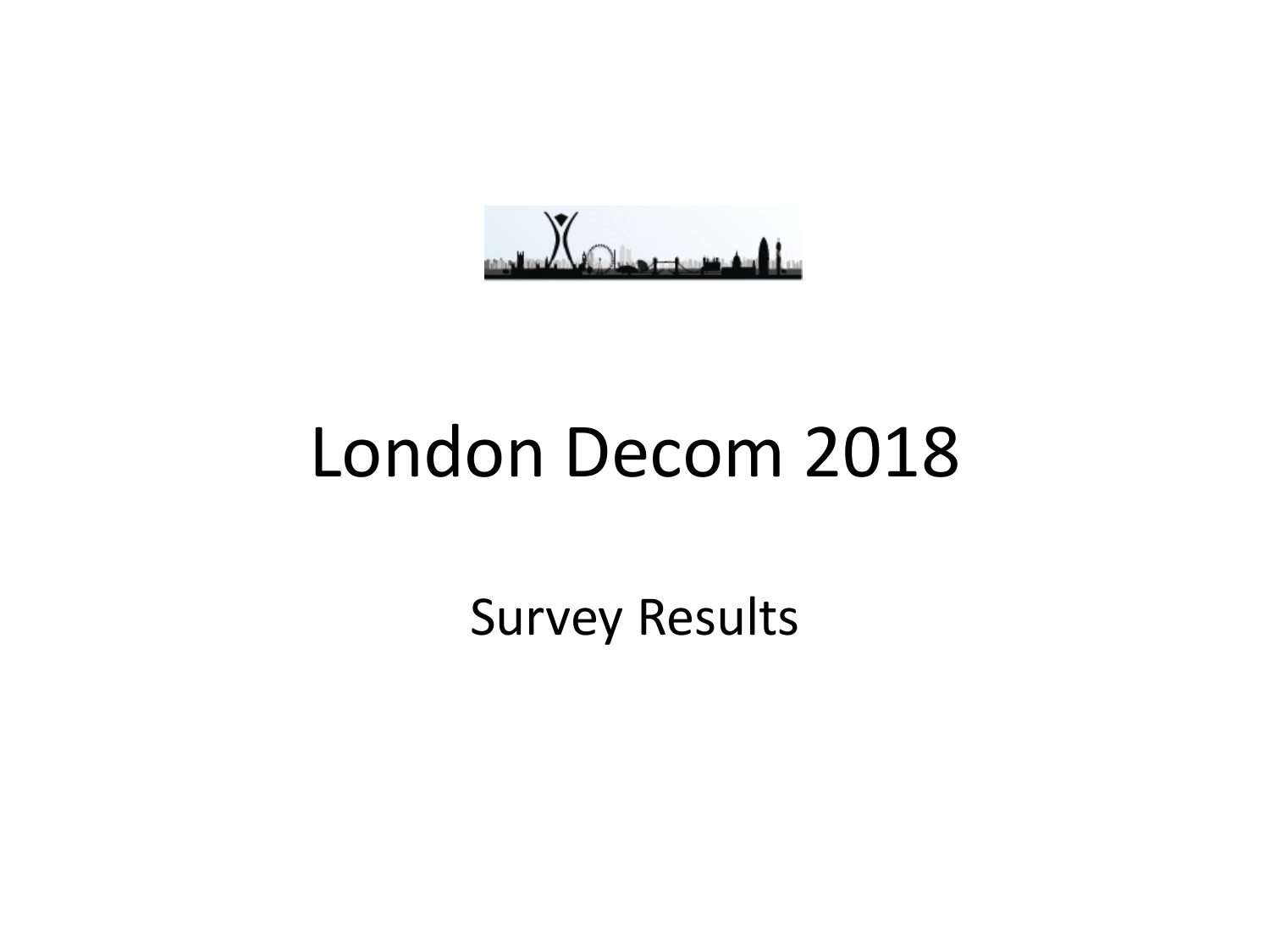# Summary

- 1800 tickets sold
- 1500 people attended
	- 83% of ticket buyers came to Decom
	- 17% of tickets not used
- 162 people answered the survey
	- 11% of attendees
- 15 people didn't buy a ticket but still filled in the survey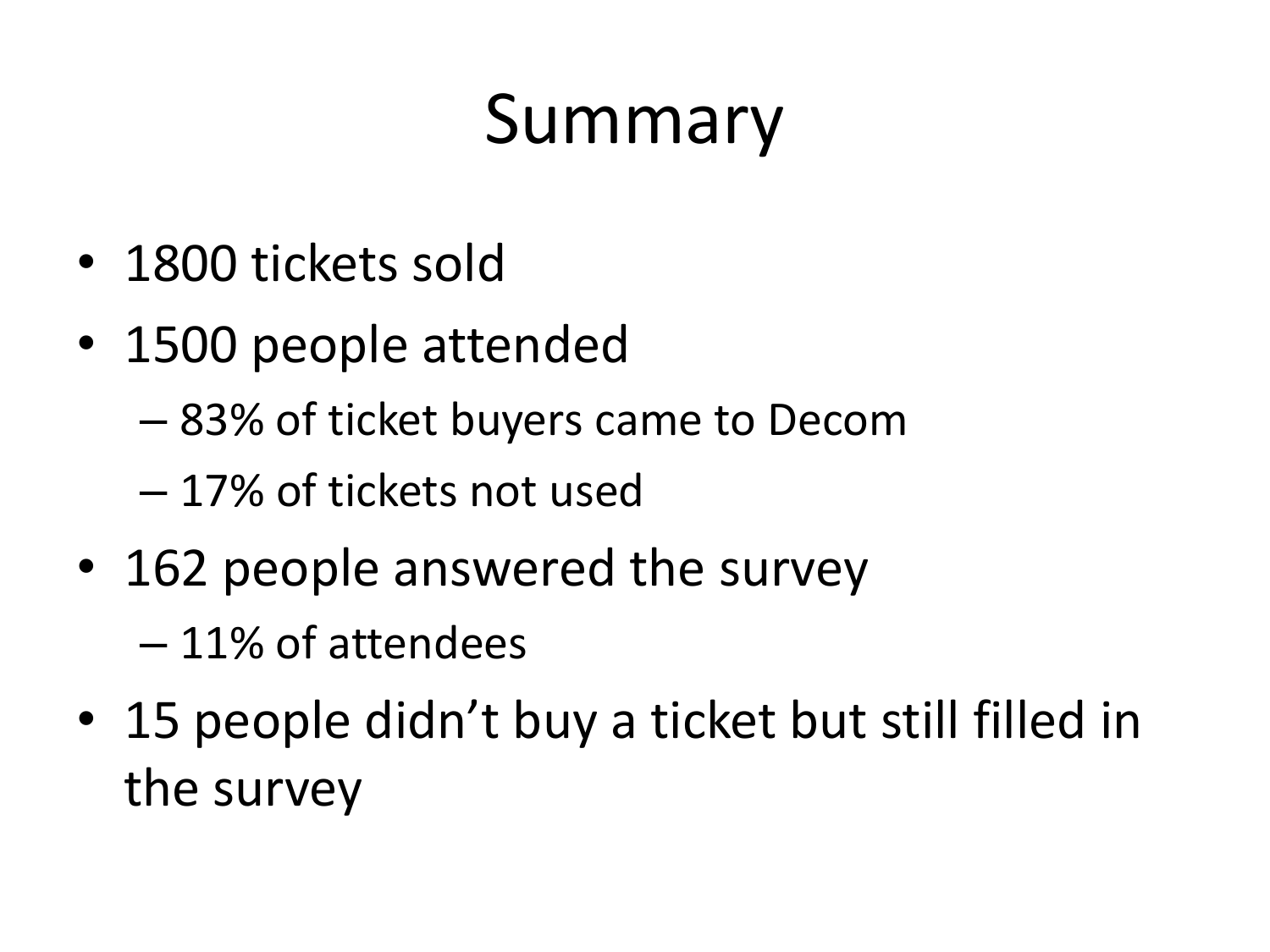# How old are you?

• The majority of Decom attendees are in their late 20s, 30s and early 40s

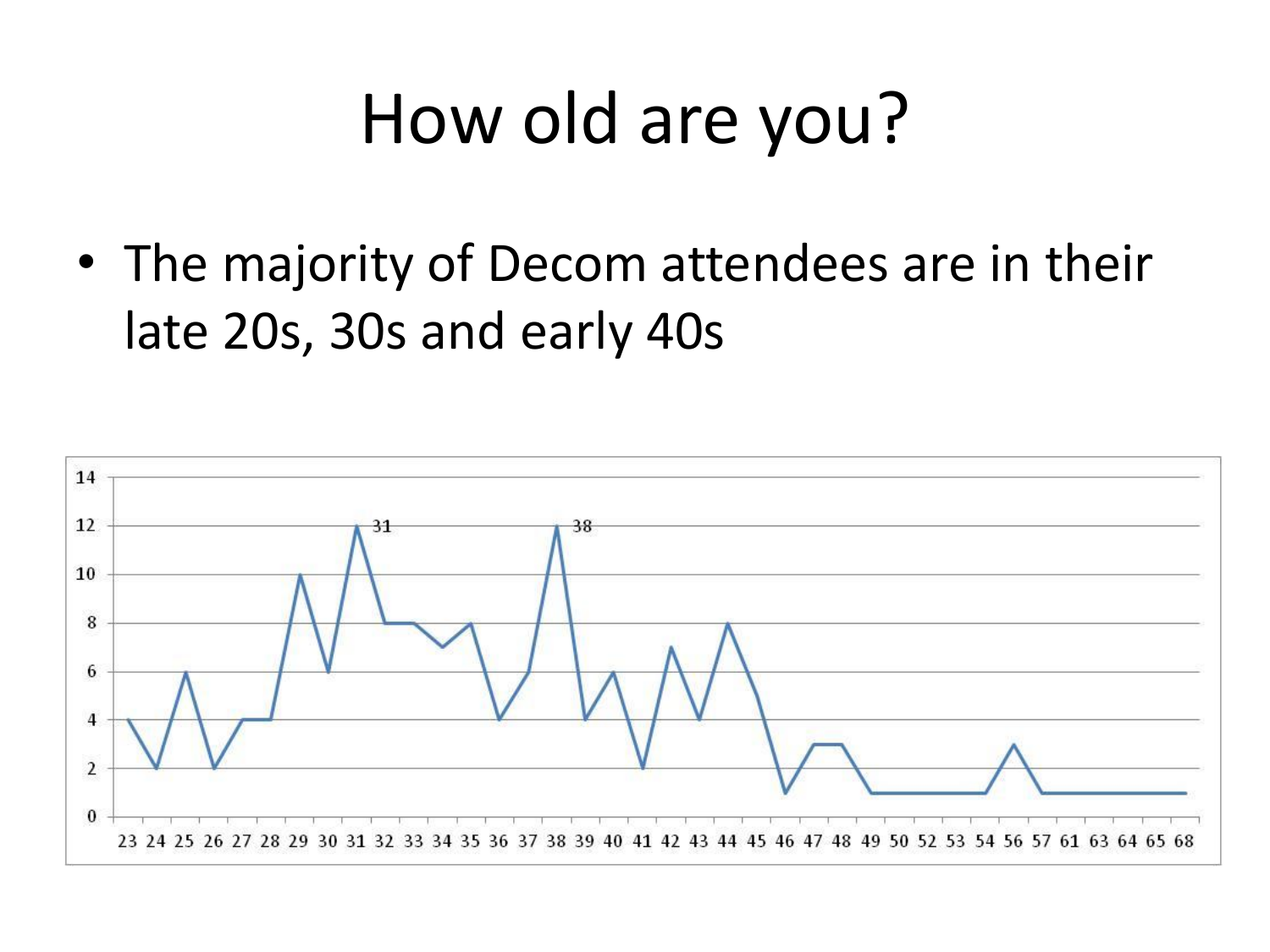# Where do you live?

- 80% of attendees live in London
- 11% live elsewhere in England
- 2% live in the USA
- Further representation came from
	- Switzerland
	- Netherlands
	- France
	- Denmark
	- Belgium
	- Scotland and Wales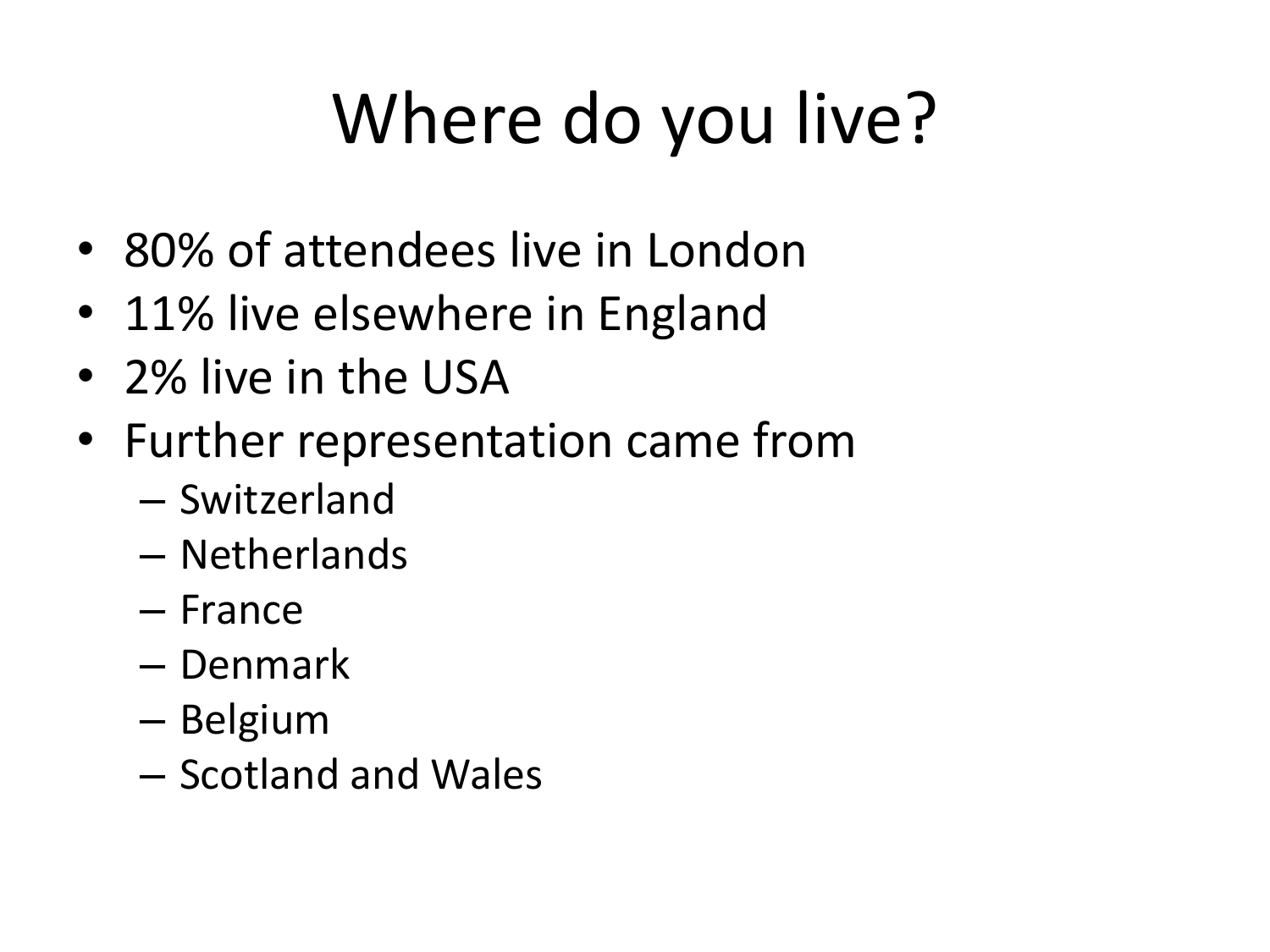### How was your night?

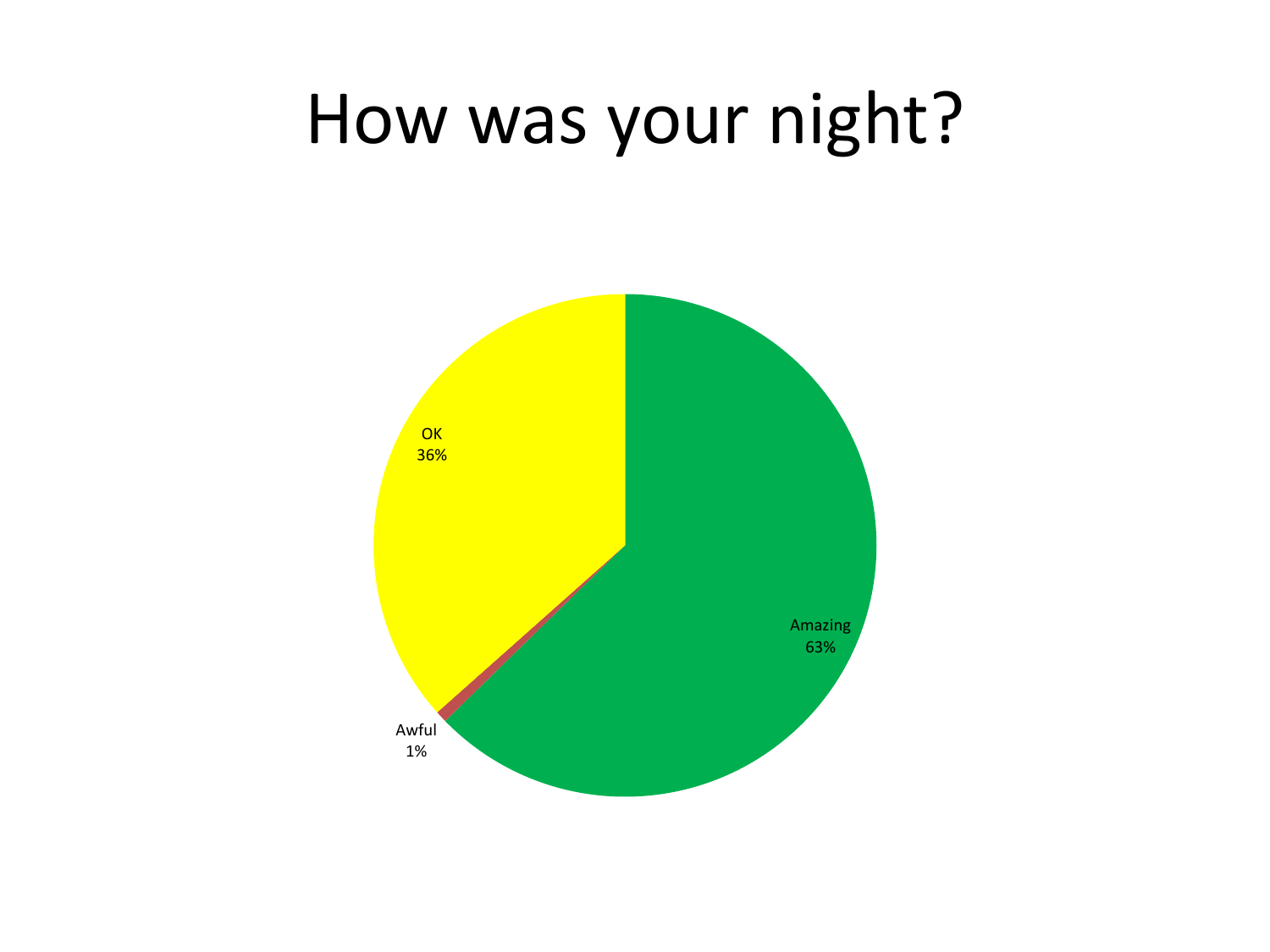# Music



0%

10%

20%

30%

40%

50%

60%

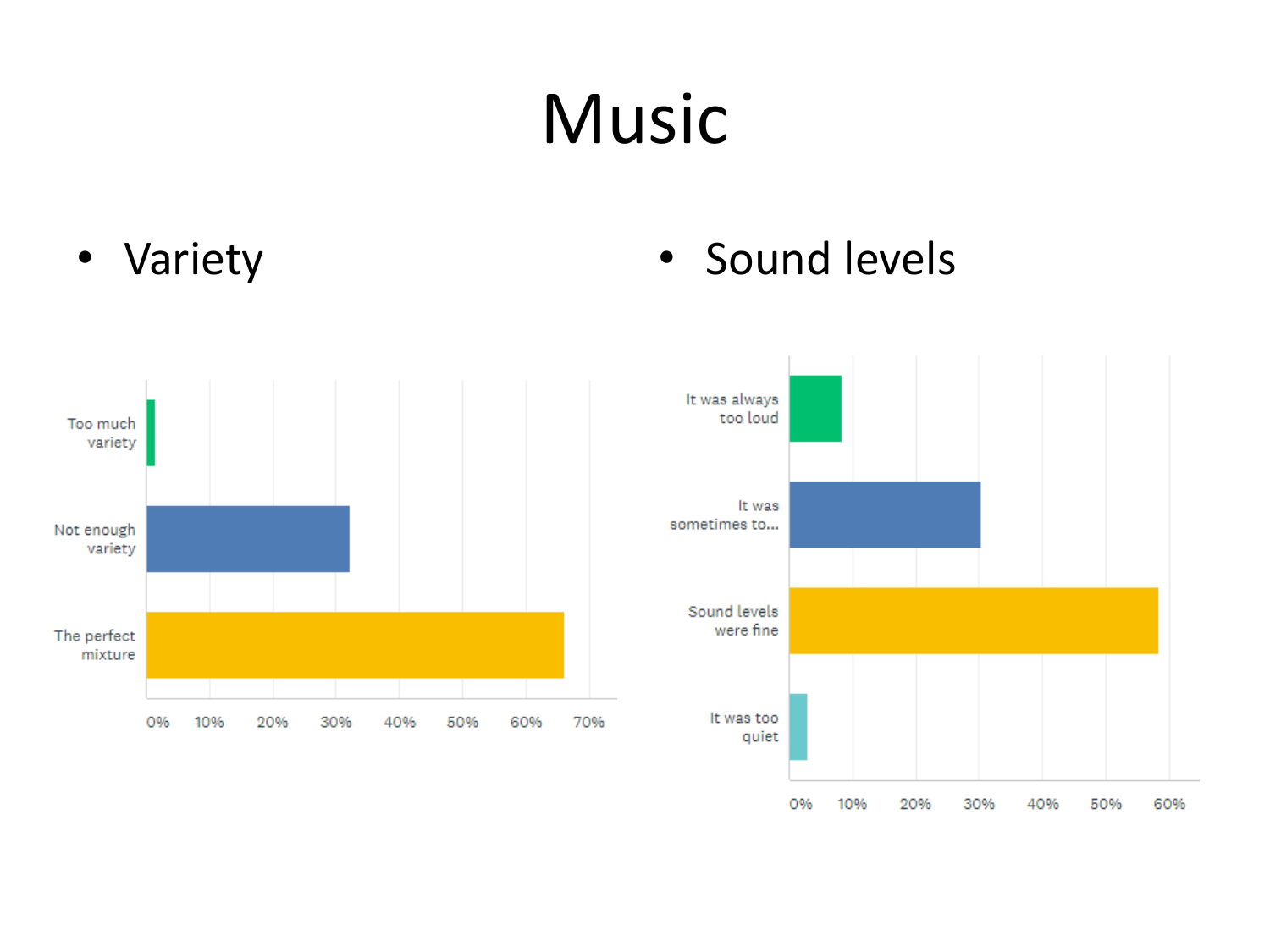#### Art and Performances



• Art • Performances

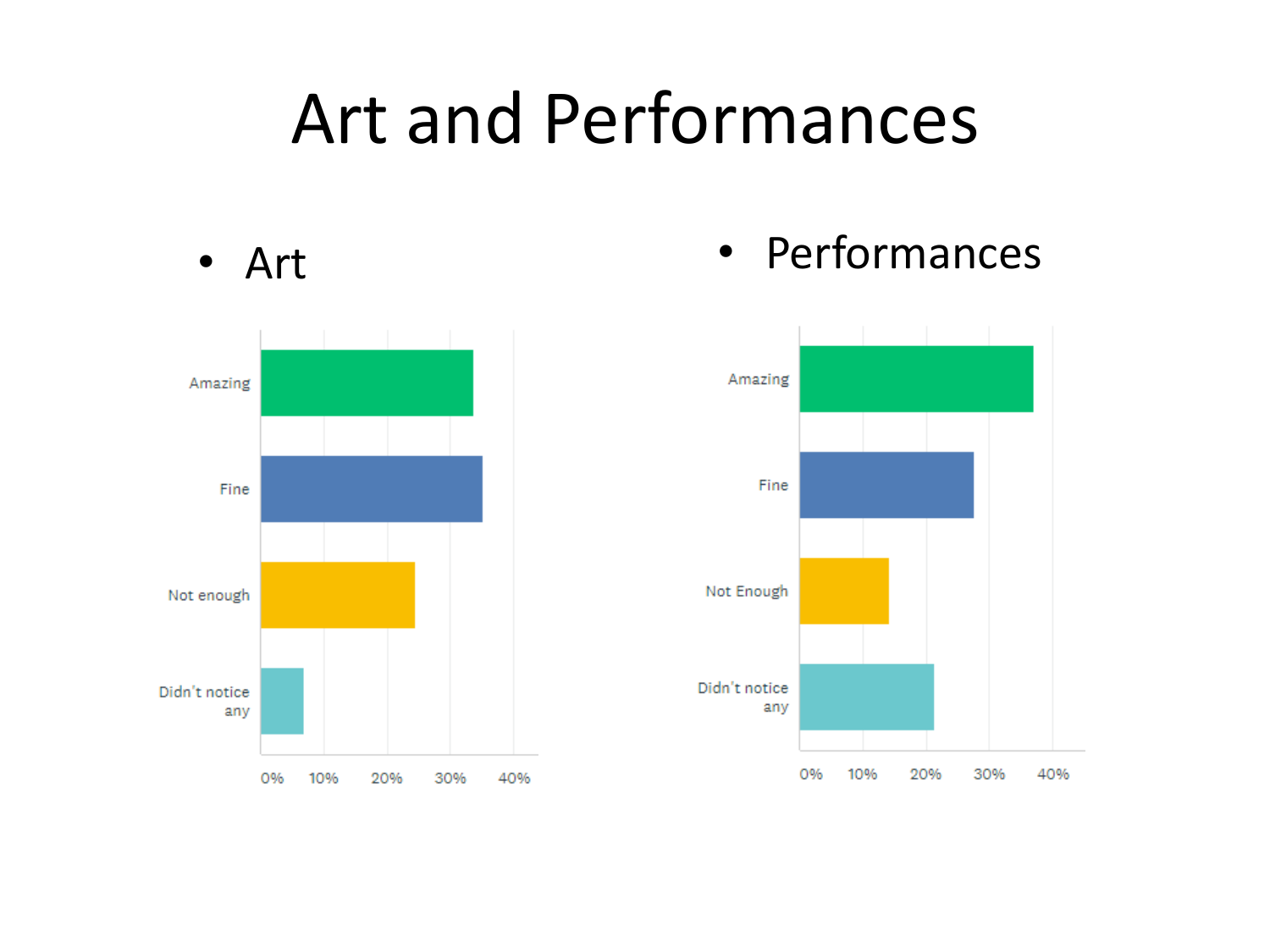#### Theme camps

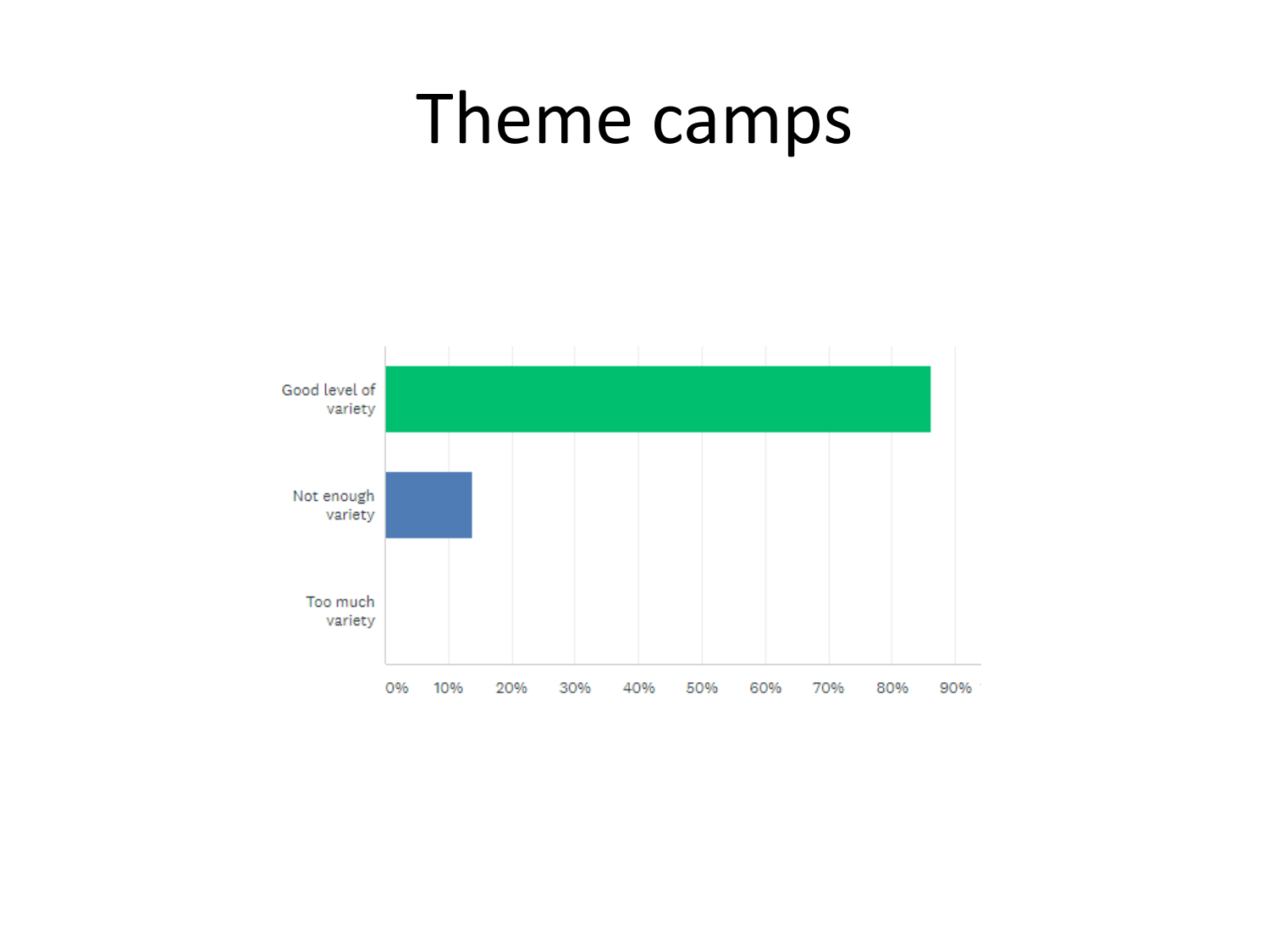# Daycom

- 10 Survey respondents attended as ticket holders
- 23 attended as part of the setup crew
- 2 brought children
- 70% of people who had a Decom ticket but didn't go, did NOT transfer their tickets to someone else
- 84% of respondents would be happy to pay a small charge for Daycom (with kids going free)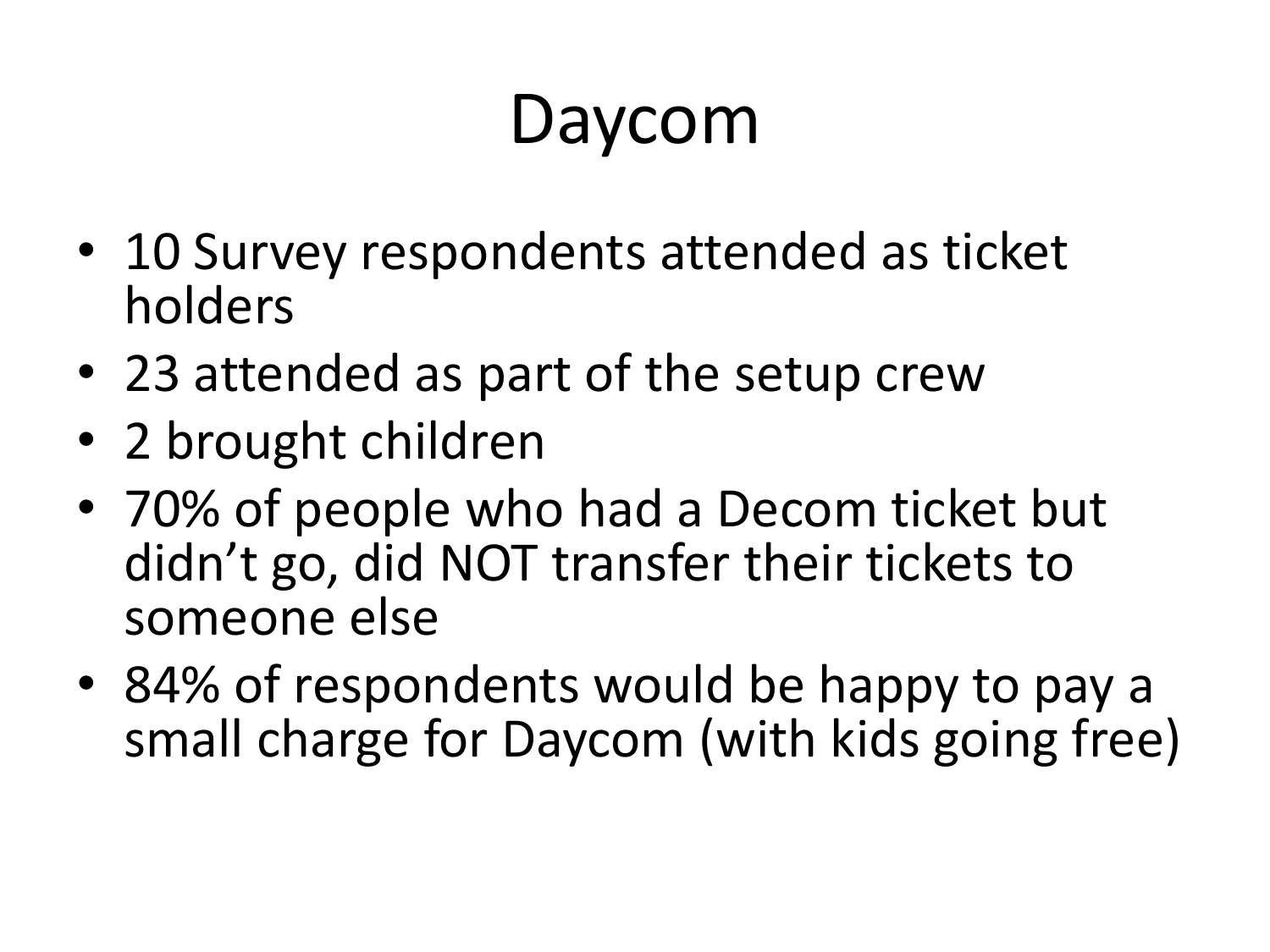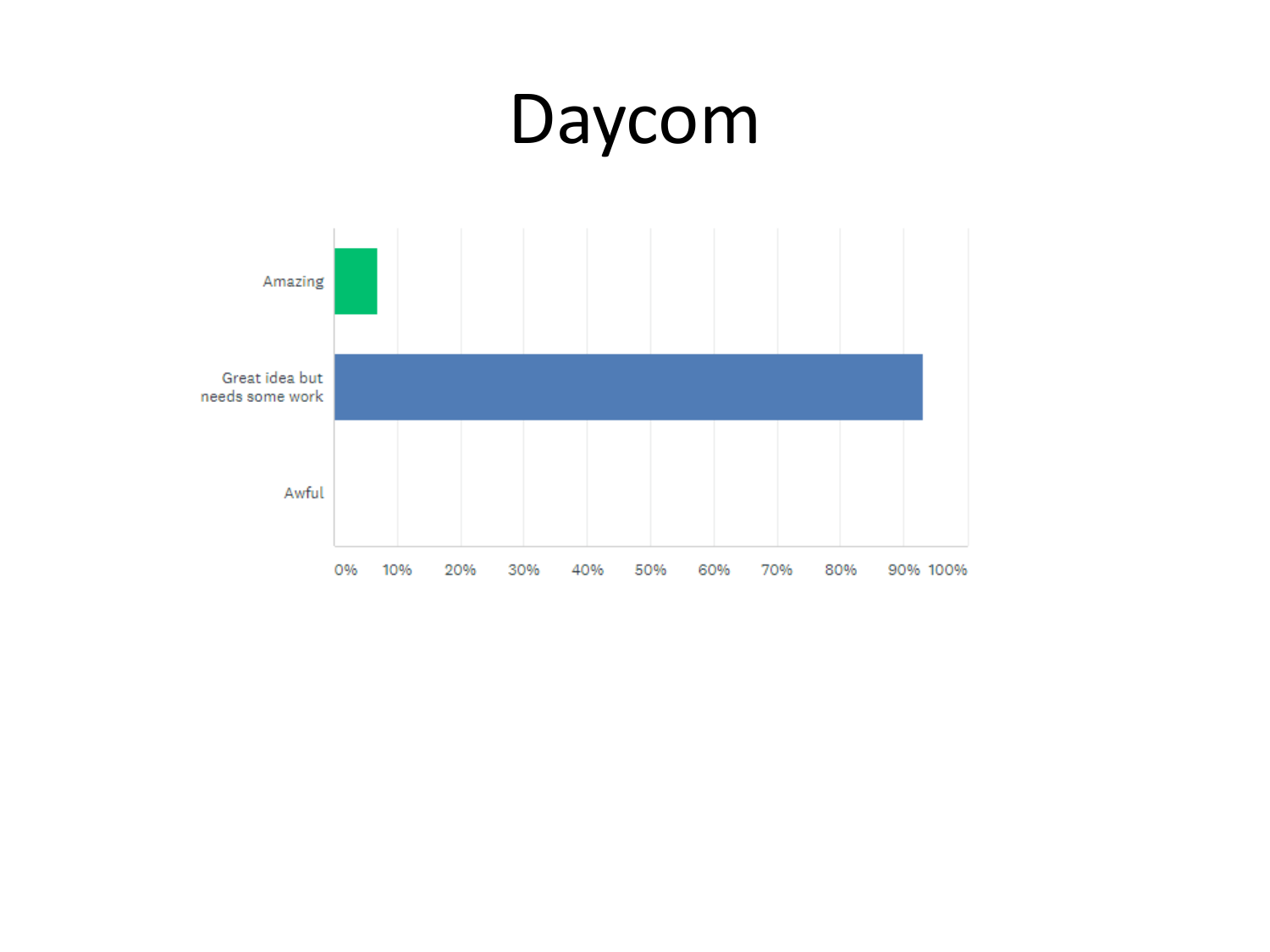## Decom ticket price

- Full price tickets were £25 this year, an increase of £5 from last year
- Low income tickets were £15

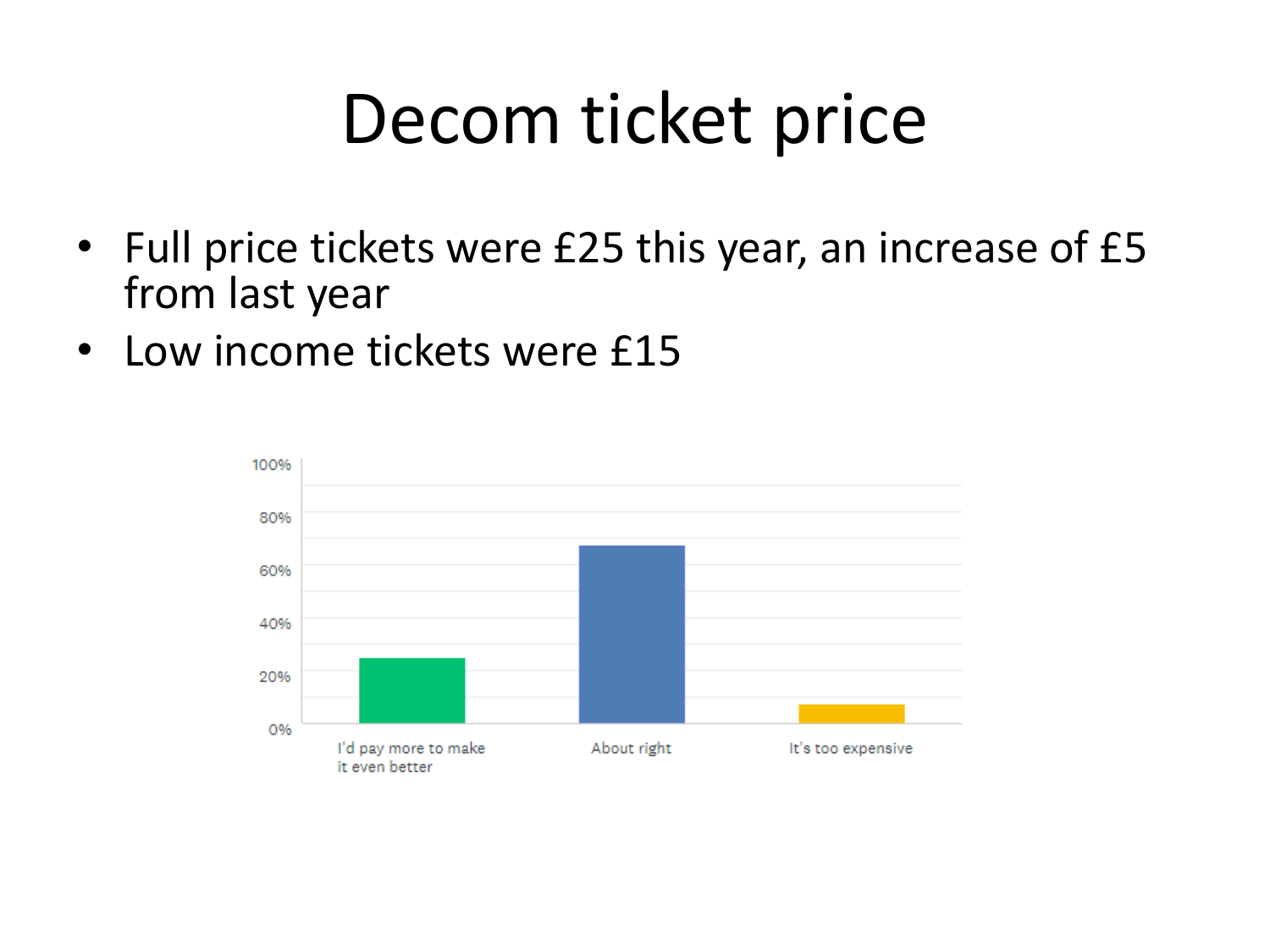## Would you want to go back to Fire?

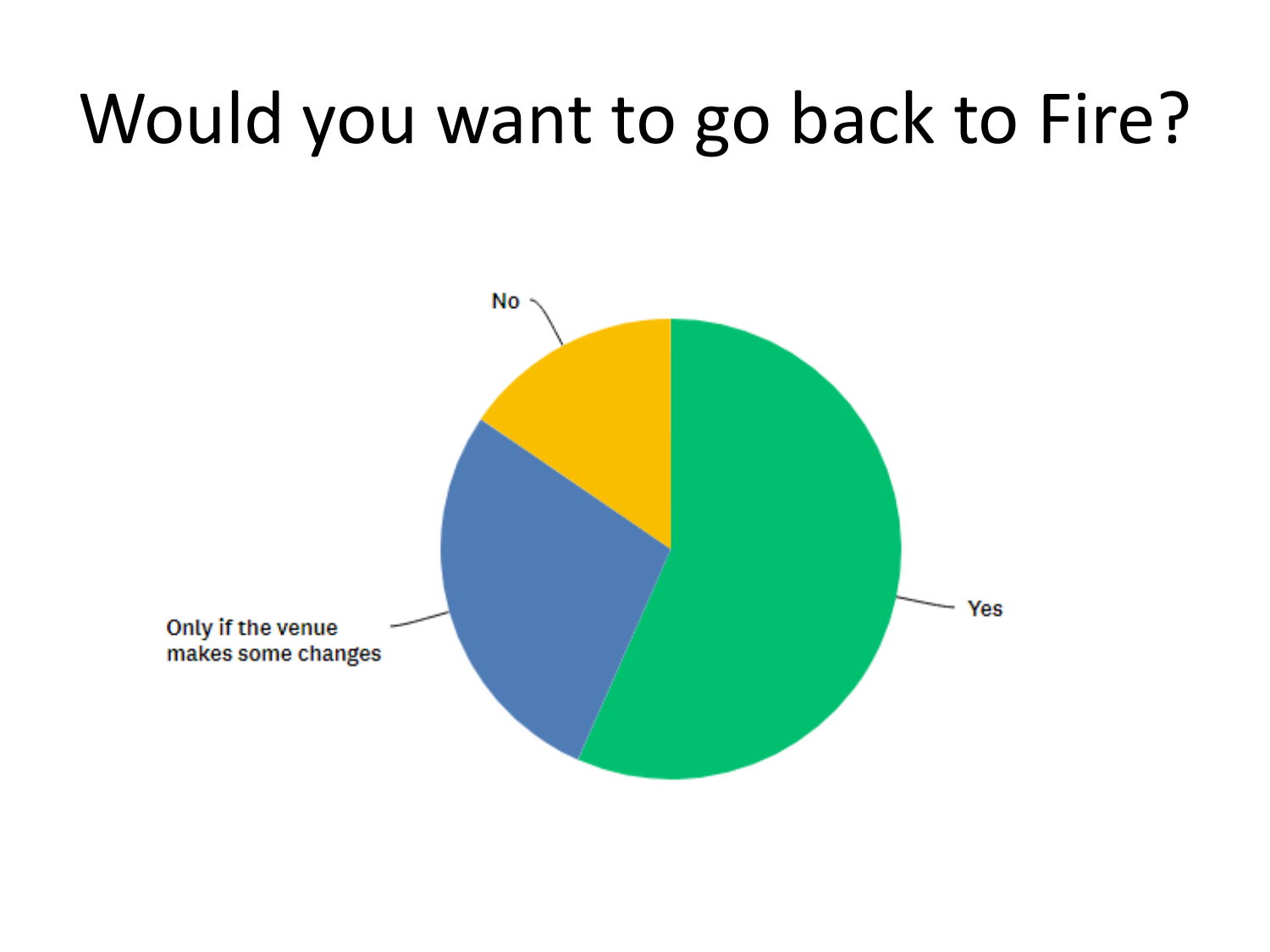#### Your venue experience

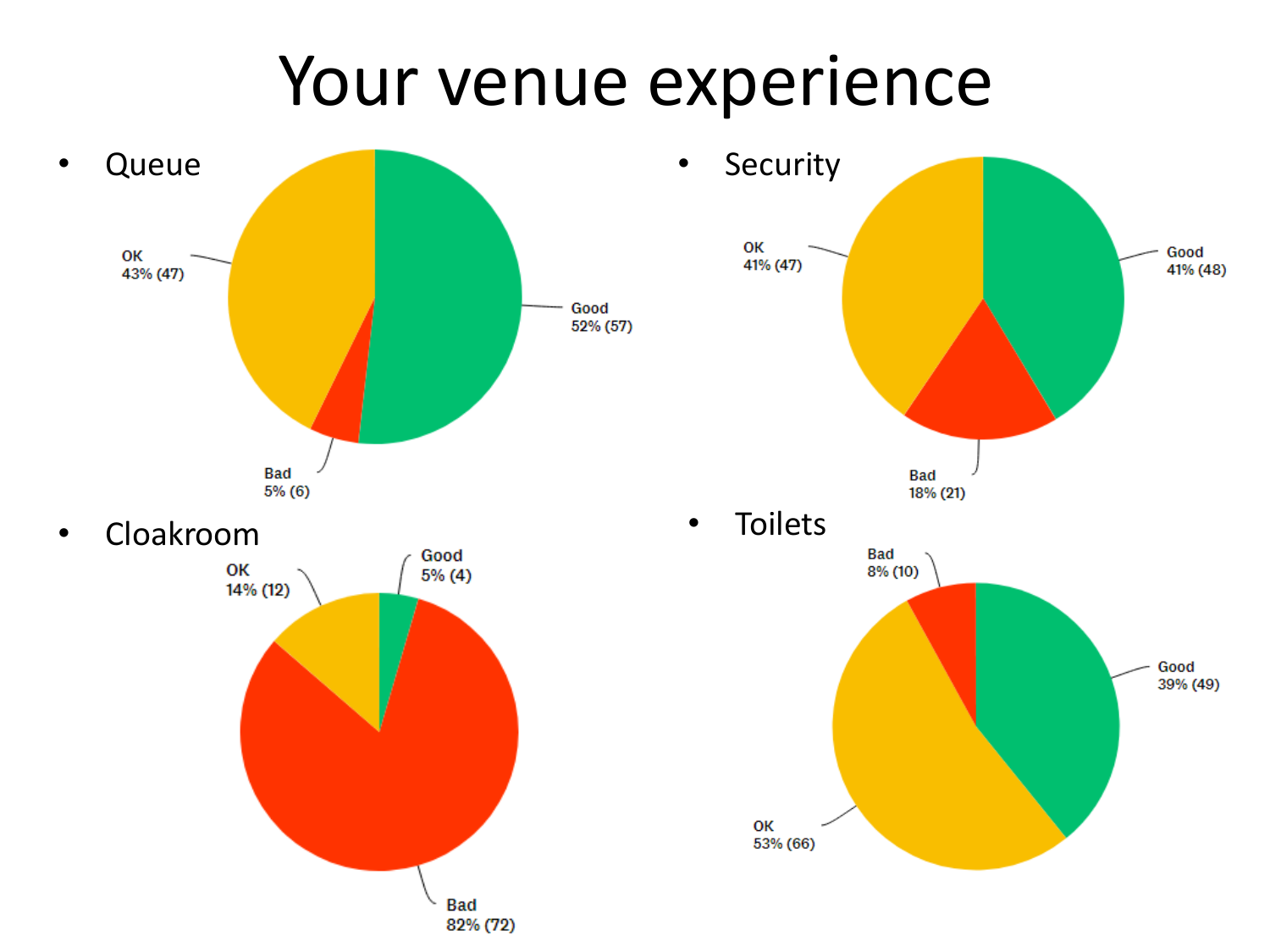## Did you volunteer?

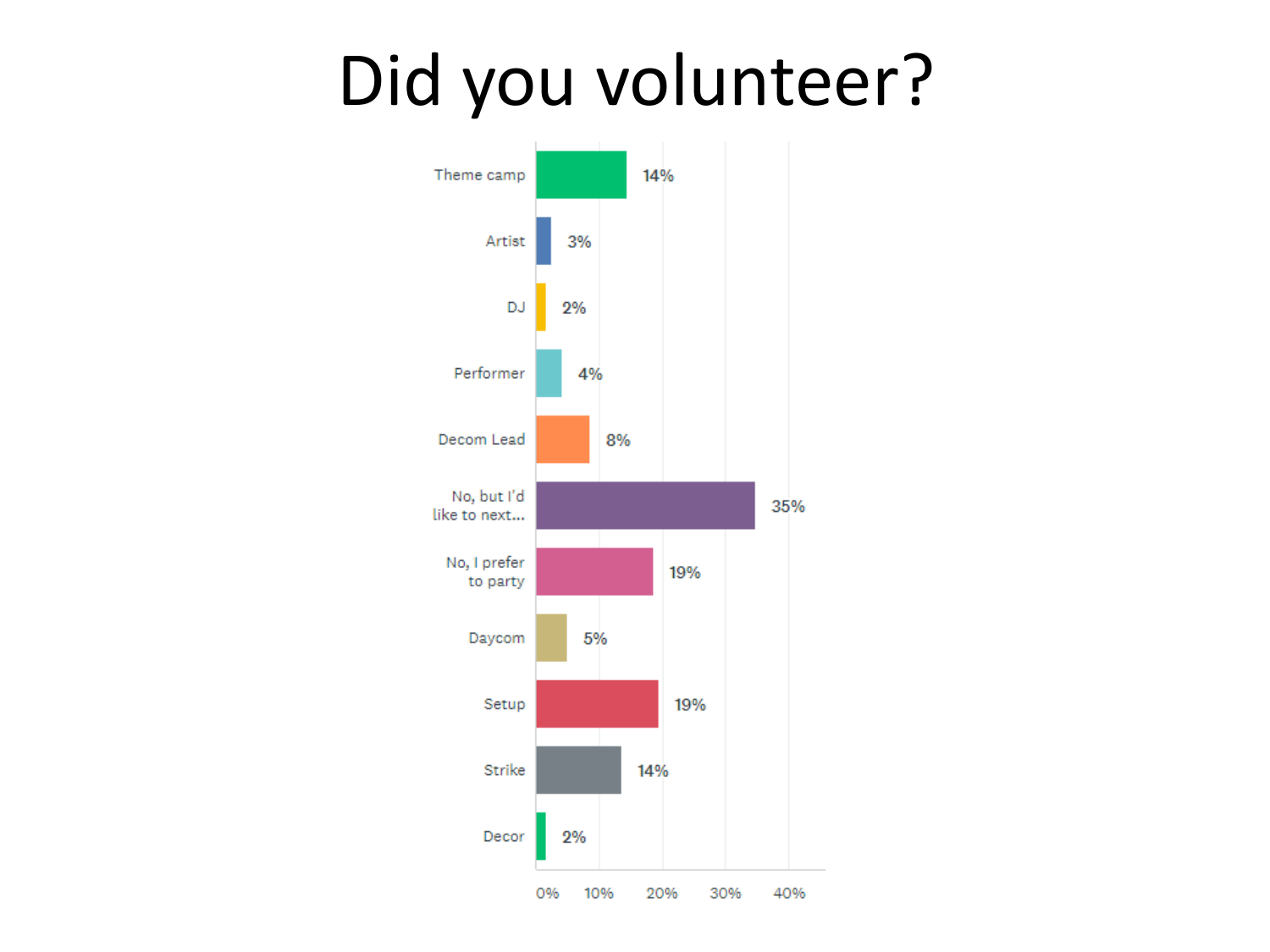#### Have you been to a burner event before?